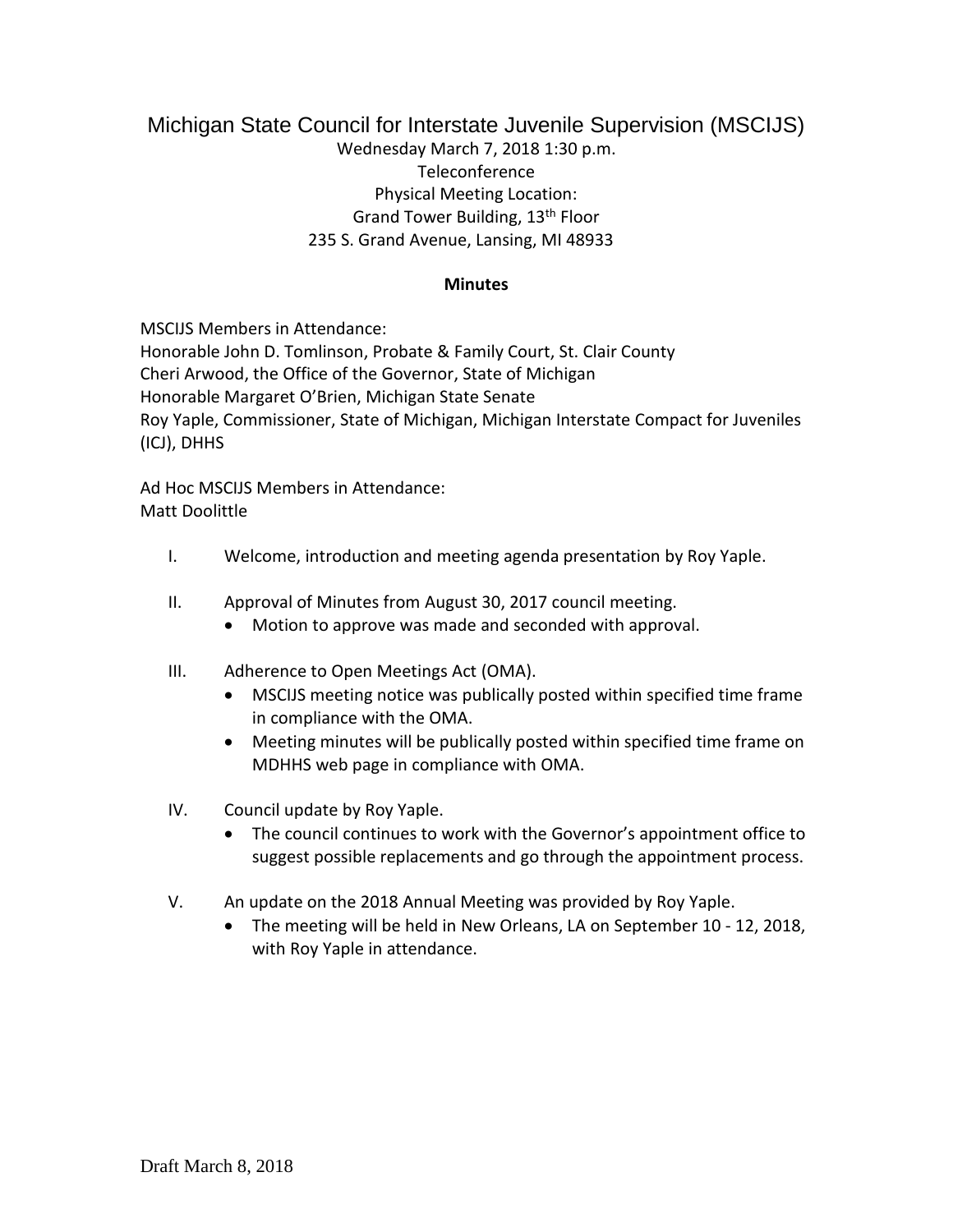- VI. An update on the 2018 ICJ rules by Roy Yaple.
	- No major rule changes.
	- Approvals of rule changes were as expected.
- VII. Presentation of the ICJ OAG Executive Summary and Complete Audit report by Roy Yaple.
	- Corrective Action Plan (CAP) in response to audit results began about a year ago.
	- Audit findings are being addressed mainly by process and procedure changes in the MI ICJ office.
	- Court training opportunities are being expanded in response to audit findings suggesting that courts want more training.
	- CAP response to audit findings will be a standing agenda item for the next several council meetings.

Follow-up discussion revealed that it is not known if/when the OAG will be back to reassess the MI ICJ office. While a definitive answer is not known, signs suggest that another audit to review progress will be forthcoming. The MI ICJ office has adjusted internal procedures through the CAP to address audit findings. Progress is being made and internal audits are being performed to measure improvements.

- VIII. Presentation of FY 2017 & FY 2018 YTD ICJ Training Summary by Roy Yaple.
	- Training has occurred and continues to be scheduled for ICJ processes.
	- Large trainings have also occurred, with multiple staff involved.
	- Courts are now reaching out for training more than in the past.
	- MI ICJ is now doing National ICJ training as well as MI specific training.
		- i. A session on National Rules training is scheduled for May with MI ICJ in participation.
- IX. Presentation of ICJ Training and Compliance Plan for Courts by Roy Yaple.
	- MI ICJ has put together a training and compliance plan for MI courts.
	- MI ICJ is working with the State Court Administrative Office (SCAO) to provide to courts.
- X. Presentation of ICJ Court Guide by Roy Yaple.
	- The court guide was developed by MI ICJ as a self-check guide for ICJ compliance for MI courts.

Follow-up discussion revealed that it is believed that courts rarely bypass ICJ requirements knowingly, the obstacle appears to be a lack of knowledge. The ICJ Court Guide appears to be a great resource for courts to identify and